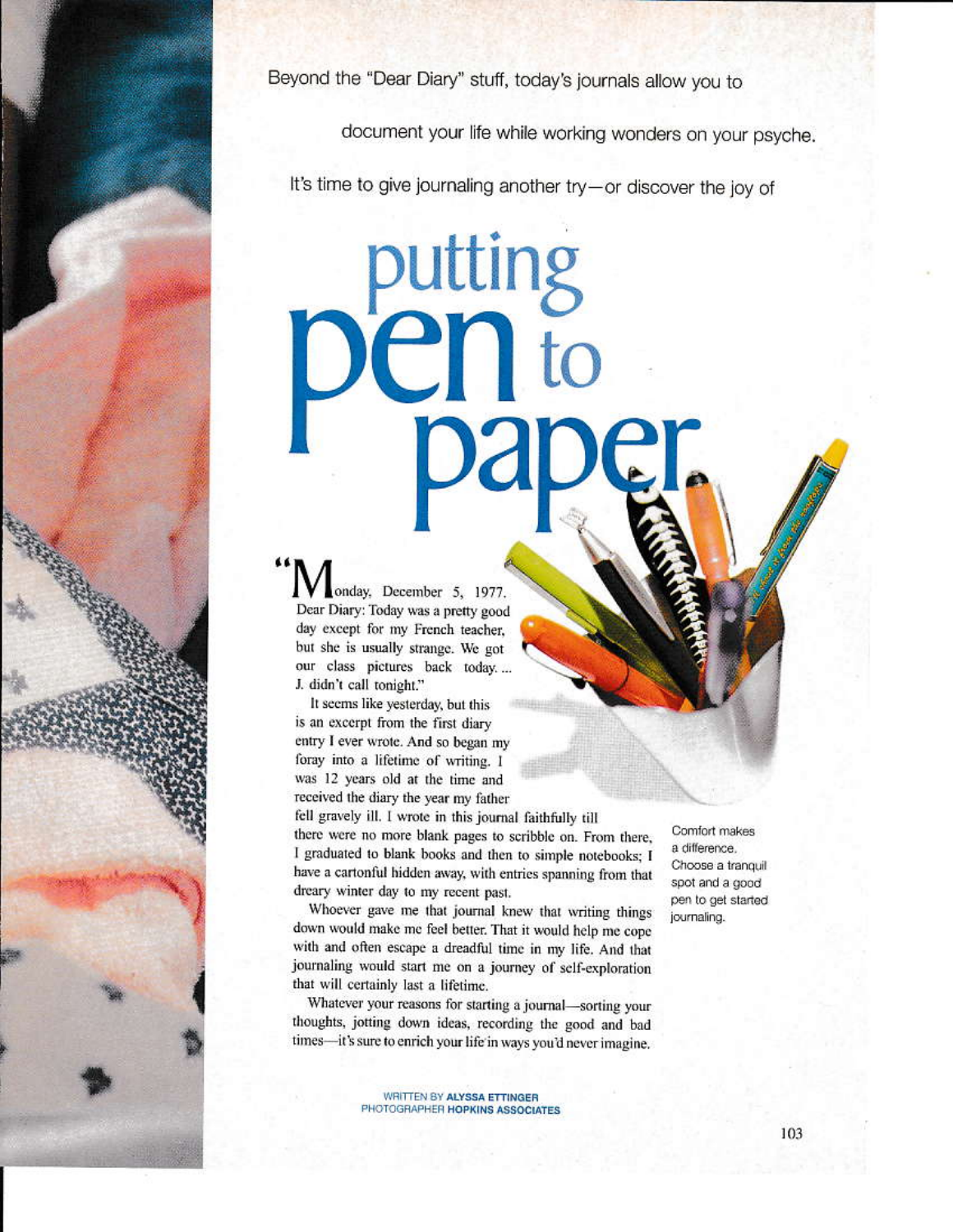# A Helping Hand

The act of writing in a journal or diary, dubbed "journaling," has become a hot trend. Which seems odd, because journal writing has been practiced for centuries. Chaucer kept a journal, as did writers Charlotte Brontë and Anaïs Nin.

"It's a human need to make sense of the events in our lives," says Carol Perlee, principal of the progressive Pasadena, California, Walden elementary school and a summer fellow in the Bay Area Writing Project. "Journaling sorts out our feelings, helps us focus on a game plan, starts us on the road to success. Journaling is a way to chronicle progress."

It works, according to Anna Miller, a New York City antiques dealer. "One way my journal has helped has been in looking back on the breakup of my marriage," she says. "Being selfcritical, I have a tendency to blame myself for what went wrong as my memory clouds. But reading past entries in my journal reminds me that he was a player in it, too, and keeps me from too much self-flagellation."

As you begin to write, it may seem like you are just telling the stories of your day, but there is more to it than that. "When we write about the self, we must rewrite and renew our personal contract to live every day," writes Dennis J. Cleary, author of Joys of Journaling. "[It] can provide the breakthrough that allows self-disclosure to become the joy and beauty of self."

## Getting Started

As with any sport or hobby, having the right tools for journaling will inspire you to practice the activity more often-and prevent you from feeling intimidated. First, think about how you can best collect your journal pages: Do you want to handwrite them or type them onto the computer? Will you work sitting at a desk or wherever the mood strikes? Where you intend to write might affect your choice; some media are more portable. If you choose to handwrite, do you want a bound journal, a loose-leaf binder, a certain type of paper? "You need to feel completely comfortable with the materials you're using; enjoying the process is vital," Perlee says.

Personally, I favor plain-Jane college-rule notebooks with thick-stock paper, and I won't write with anything but a ballpoint pen. Very utilitarian ... and compulsive, I know. But it makes my writing "happen." And I don't write in my journal at a desk or table: I have to be sitting on my bed, propped up by lots of pillows.

While you're writing, let go of worries about grammar, sentence structure, and spelling. Your pages are for you, so neatness doesn't count. To successfully journal, try to put all of these things aside—trust me, I know this is hard and just write. If you get caught up in the rules of writing, you'll lose the reflective energy that journaling unleashes.

# Jazzy<br>Journaling<br>Products

If a plain notebook doesn't do it for you, here are some wonderful products to enhance your journaling experience.

Rubber Stampede's Create a Journal Kit, above, comes complete with rubber stamp alphabets and a blank bookperfect for kids of all ages. Call 800/632-8386.

Retro-style and scratch-nsniff journals from Pulp Paper Products (800/516-7857), right, have an uplifting look.

Gratitude Journals from Running Rhino (800/574-4665; www.runningrhino.com) are filled with inspirational quotes. This company also

**IPATTE** 

yr.

Journal Worksh

offers slightly oversize wirebound journals filled with thick recycled paper.

Head to the bookstore or library to learn more from books focused on journaling, left. Check under the categories Self-Help and Writing in the reference section.

ERMELOA